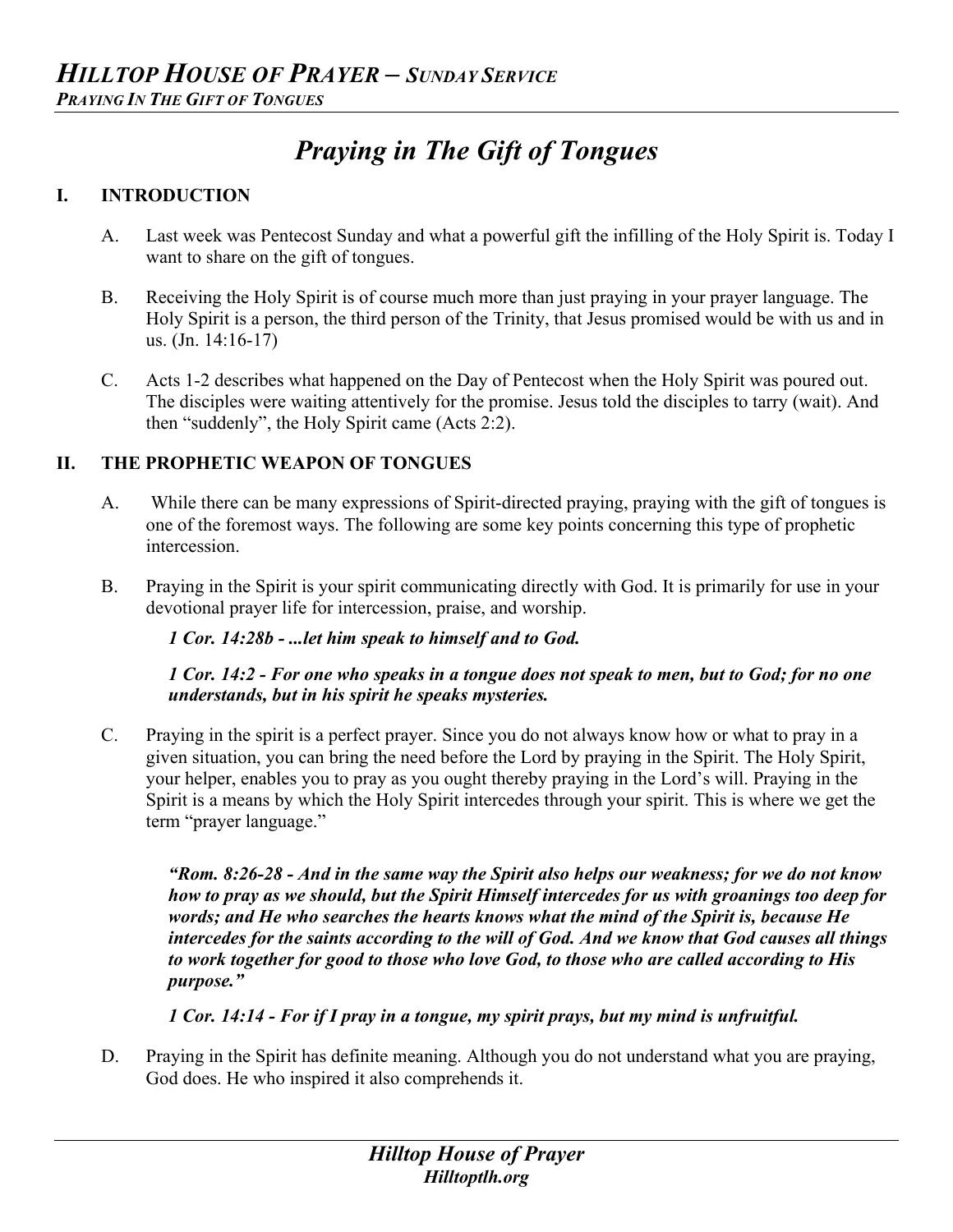## *1 Cor. 14:10 - There are, perhaps, a great many kinds of languages in the world, and no kind is without meaning.*

E. Praying in the spirit edifies the person praying. As you use this prayer language consistently, you become built up, strengthened, and encouraged. You then have the refreshing ability to continue on in your intercessory warfare task.

*1 Cor. 14:4a - One who speaks in a tongue edifies himself...*

*Jude 20 - But you, beloved, building yourselves up on your most holy faith; praying in the Holy Spirit.*

F. Praying in the Spirit has the authority of heaven behind it! There is no way you could know when satan and his demonic forces will launch an attack. But the Holy Spirit will prompt you at the strategic, opportune time.

*Jas. 5:16b - The effective prayer of a righteous man can accomplish much.*

*1 Cor. 14:15 - What is the outcome, then? I shall pray with the spirit and I shall pray with the mind also; I shall sing with the spirit and I shall sing with the mind also.*

G. Like Paul, you can pray in the Spirit and praise and worship Jesus. As you do this, you regain territory from the demonic kingdom in the lives of those for whom you are praying. This perfect prayer and praise weapon is powerful and always on target. Praise and prayer in tongues is God's secret "missiles"!

## **III. DIVERSITIES OF TONGUES**

*1 Cor. 12:1, 4-7, 27-28 - Now concerning spiritual gifts, brothers, I do not want you to be uninformed.4 Now there are varieties of gifts, but the same Spirit; <sup>5</sup> and there are varieties of service, but the same Lord; <sup>6</sup> and there are varieties of activities, but it is the same God who empowers them all in everyone. <sup>7</sup> To each is given the manifestation of the Spirit for the common good. <sup>27</sup> Now you are the body of Christ and individually members of it. <sup>28</sup> And God has appointed in the church first apostles, second prophets, third teachers, then miracles, then gifts of healing, helping, administrating, and various kinds of tongues.*

- A. Examples of diversities of tongues. Tongues at the filling of the Holy Spirit Acts 2:1-4; 10:44-46; Mark 16:17. Tongues for interpretation - 1 Cor. 12:7-10; Isa. 28:11. Tongues of edification - Jude 20; 1 Cor. 14:4. Tongues as a sign to the unbeliever - 1 Cor. 14:22.
- B. Tongues of intercession Rom. 8:26. The word groanings in this verse can be translated "inarticulate speech". It refers to speech that does not originate in the intellect or with the understanding. It is speech that is not related to race of nationality. Inarticulate speech includes, but is not limited to other tongues.